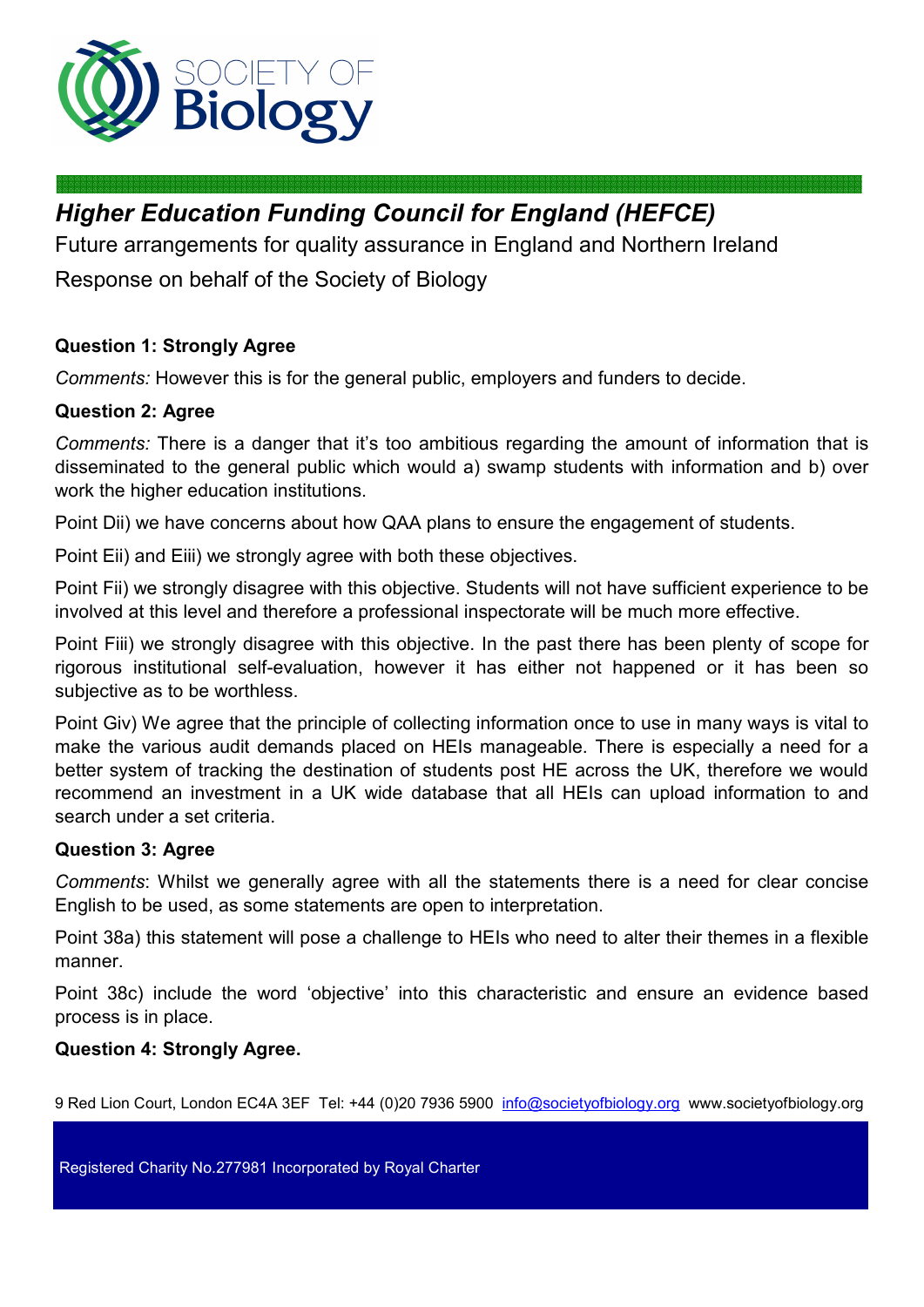

*Comments*: We strongly agree with the two bullet points in paragraph 42.

#### **Question 5: Disagree**

*Comments*: Comparability across all institutions might be extremely difficult if not impossible to achieve, and we suggest that in order to offer true comparability to the end user the use of student transcripts should be encouraged in this process. This may mean some education of employers is needed, to show how transcripts provide a better solution to their needs than an artificial constraint which will still not differentiate between students in the job market. Comparability is difficult due to the diverse number of degree pathways offered and the modular choice within this, the use of transcripts would go some way to rectify this.

Point 45b) we would agree that within the standards there should be an inclusion of practical work and skills outcomes.

#### **Question 6: Strongly agree**

*Comments*: This is very important as some of the current terms are too open to erroneous negative interpretation. This process should be done with a strong focus on objectivity.

#### **Question 7: Strongly disagree**

*Comments*: Institutional audits should not under any circumstances make judgements on the reliance and accuracy of information supplied by a HEI, this system can only make a comment on the information provided and should depend on a system of checks and balances that does not allow HEIs to consistently lie or misrepresent information.

A judgement statement could be construed as centralisation of the HEI which currently works under an autonomous process; we strongly feel that in some cases this could lead to the inspectorate facing court cases and civil action suits.

#### **Question 8: Agree**

*Comments*: We agree that this is an excellent idea however we would urge QAA to ensure that any report provided was good quality. We would suggest that any summary produced was reviewed by the HEI in question to insure that issues of fact are correct.

Any summary produced should ensure that jargons and meaningless terms such as 'world class higher education' that do not offer further information should be removed.

#### **Question 9: Agree**

*Comments*: We agree that this could add considerable flexibility to the process however only if the procedure and rules remain constant from institution to institution.

#### **Question 10:**

*Comments*: Other than the points already raised in the previous questions the Society of Biology wishes to raise the following points:

• There is an issue with the quality of data and its description that affects comparability.